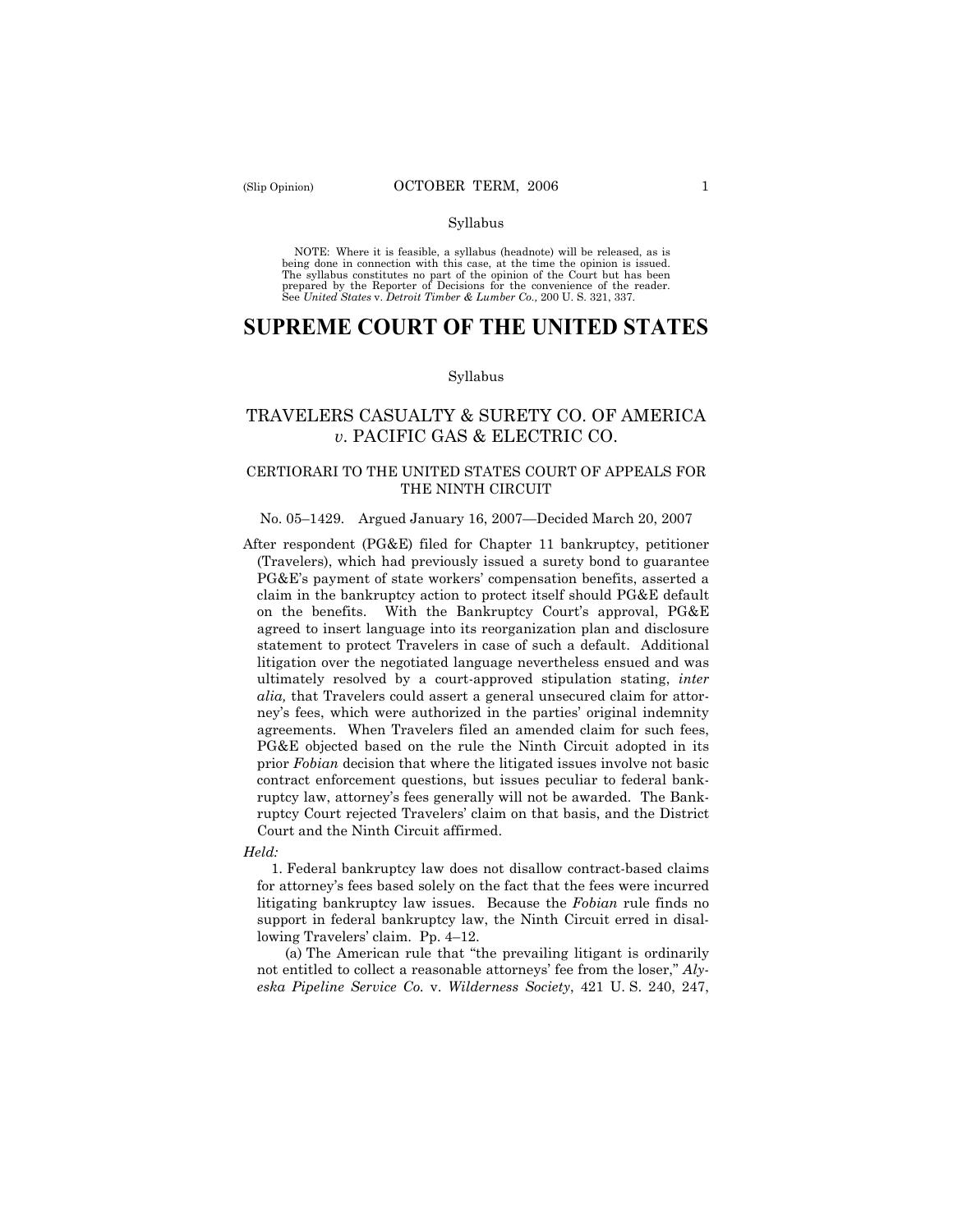# 2 TRAVELERS CASUALTY & SURETY CO. OF AMERICA *v.* PACIFIC GAS & ELEC. CO.

# Syllabus

may be overcome by, *inter alia,* an "enforceable contract" allocating such fees, *Fleischmann Distilling Corp.* v. *Maier Brewing Co.*, 386 U. S. 714, 717. A contract allocating attorney's fees that is enforceable under substantive, nonbankruptcy law is allowable in bankruptcy except where the Bankruptcy Code provides otherwise. Cf. *Security Mortgage Co.* v. *Powers*, 278 U. S. 149, 154. The Code does not do so here. Pp. 4–5.

(b) Under the Bankruptcy Code, the bankruptcy court "shall allow" a creditor's claim "except to the extent that" the claim implicates any of nine enumerated exceptions. 11 U. S. C. §502(b). Because Travelers' attorney's fees claim has nothing to do with the exceptions set forth in §§502(b)(2)–(9), it must be allowed unless it is unenforceable under §502(b)(1), which disallows any claim that is "unenforceable against the debtor and property of the debtor, under any agreement or applicable law for a reason other than because such claim is contingent or unmatured." Pp. 5–6.

(c) Section 502(b)(1) is most naturally understood to provide that, with limited exceptions, any defense to a claim that is available outside of the bankruptcy context is also available in bankruptcy. This reading is consistent not only with the plain statutory text, but also with the settled principle that "[c]reditors' entitlements in bankruptcy arise in the first instance from the underlying substantive law creating the debtor's obligation, subject to any qualifying or contrary provisions of the Bankruptcy Code." *Raleigh* v. *Illinois Dept. of Revenue*, 530 U. S. 15, 20. That principle requires bankruptcy courts to consult state law in determining the validity of most claims. See *ibid*. Thus, when the Code uses the word "claim"—*i.e.,* a "right to payment,"  $$101(5)(A)$ —it is usually referring to a right to payment recognized under state law, "[u]nless some federal interest requires a different result," *Butner* v. *United States*, 440 U. S. 48, 55. Pp. 6–7.

(d) The *Fobian* rule finds no support in §502 or elsewhere in federal bankruptcy law. The *Fobian* court did not identify any Code provision as presenting such support, but instead cited three of its own prior decisions, none of which identified any basis for disallowing a contractual claim for attorney's fees. Nor did the court have occasion to do so; in each of those cases, the attorney's fees claim failed as a matter of state law. The absence of such textual support is fatal for the *Fobian* rule. See *FCC* v. *NextWave Personal Communications Inc.*, 537 U.S. 293, 302. In light of  $\S502(b)(1)$ 's broad, permissive scope, and the Court's prior recognition that "the character of [a contractual] obligation to pay attorney's fees presents no obstacle to enforcing it in bankruptcy," it necessarily follows that the *Fobian* rule cannot stand. *Security Mortgage, supra*, at 154. Pp. 7–10.

2. The Court expresses no opinion as to PG&E's arguments that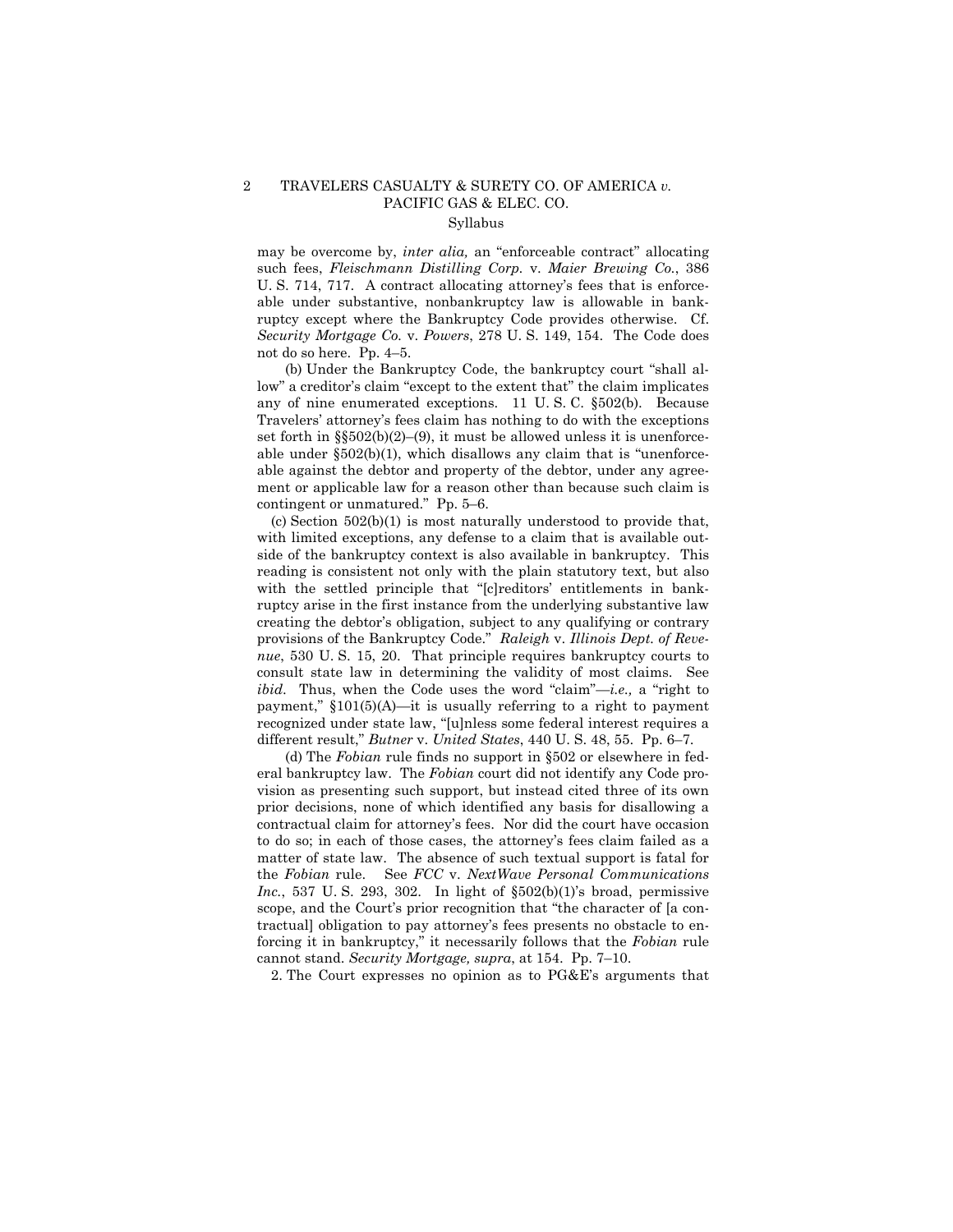### Syllabus

unsecured claims for contractual attorney's fees, such as Travelers', are categorically disallowed by §506(b), which expressly authorizes such fees "[t]o the extent that an allowed secured claim is secured by property [whose] value [exceeds] the amount of such claim," and that such disallowance is confirmed by the Bankruptcy Code's structure and purpose, as examined against the backdrop of pre-Code bankruptcy law. The Court ordinarily does not consider arguments, such as these, that were neither raised nor addressed below, *Cooper Industries, Inc.* v. *Aviall Services, Inc.*, 543 U. S. 157, 168–169, and PG&E has not identified any circumstances warranting an exception to that rule here. PG&E's insistence that its arguments are "fairly included" within the question presented in the certiorari petition is not persuasive. Pp. 10–12.

167 Fed. Appx. 593, vacated and remanded.

ALITO, J., delivered the opinion for a unanimous Court.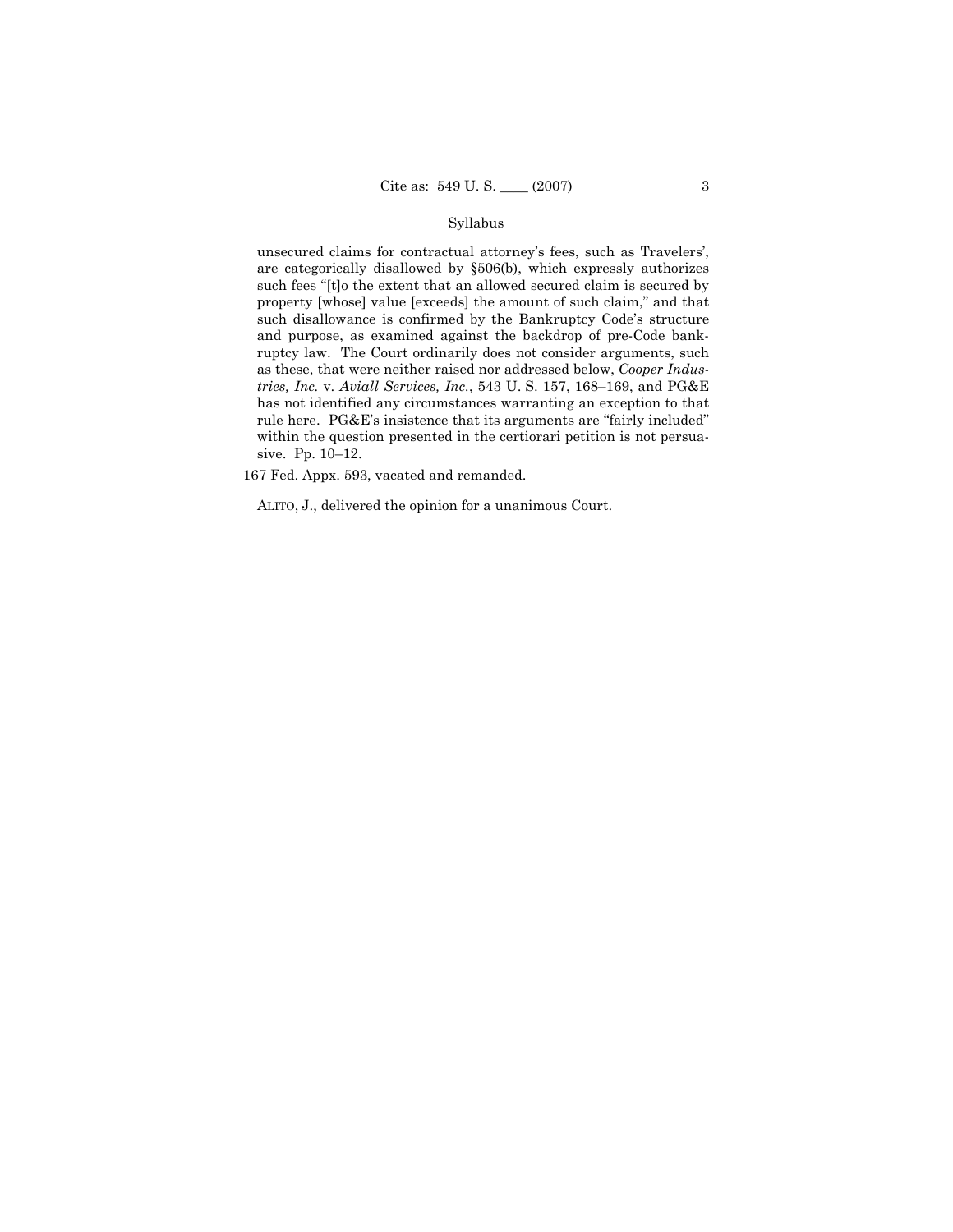NOTICE: This opinion is subject to formal revision before publication in the preliminary print of the United States Reports. Readers are requested to notify the Reporter of Decisions, Supreme Court of the United States, Washington, D. C. 20543, of any typographical or other formal errors, in order that corrections may be made before the preliminary print goes to press.

## $\frac{1}{2}$  ,  $\frac{1}{2}$  ,  $\frac{1}{2}$  ,  $\frac{1}{2}$  ,  $\frac{1}{2}$  ,  $\frac{1}{2}$  ,  $\frac{1}{2}$ **SUPREME COURT OF THE UNITED STATES**

### $\mathcal{L}=\mathcal{L}$ No. 05–1429

# TRAVELERS CASUALTY AND SURETY COMPANY OF AMERICA, PETITIONER *v.* PACIFIC GAS AND ELECTRIC COMPANY

# ON WRIT OF CERTIORARI TO THE UNITED STATES COURT OF APPEALS FOR THE NINTH CIRCUIT

# [March 20, 2007]

# JUSTICE ALITO delivered the opinion of the Court.

We are asked to consider whether federal bankruptcy law precludes an unsecured creditor from recovering attorney's fees authorized by a prepetition contract and incurred in postpetition litigation. The Court of Appeals for the Ninth Circuit held, based on a rule previously adopted by that court, that such fees are categorically prohibited—even where the contractual allocation of attorney's fees would be enforceable under applicable nonbankruptcy law—to the extent the litigation involves issues of federal bankruptcy law. Because that rule finds no support in the Bankruptcy Code, we vacate and remand.

I

Respondent Pacific Gas and Electric Company (PG&E) filed a voluntary Chapter 11 bankruptcy petition in April 2001, 11 U. S. C. §1101 *et seq*., and continued thereafter to operate its business as a "debtor in possession." §§1107(a), 1108. The bankruptcy filing caught the attention of petitioner Travelers Casualty & Surety Company (Travelers),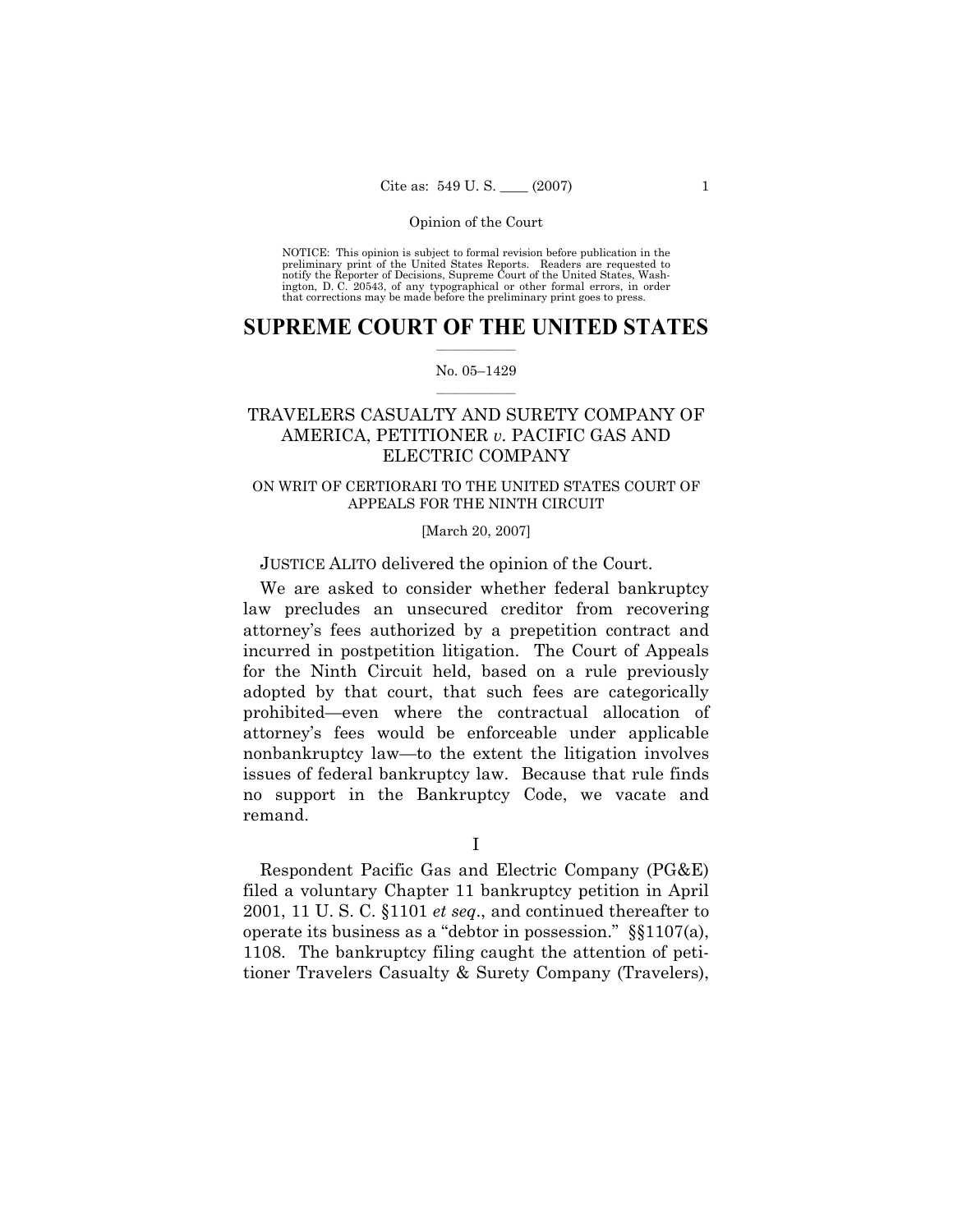which had previously issued a \$100 million surety bond on PG&E's behalf to the California Department of Industrial Relations, guaranteeing PG&E's payment of state workers' compensation benefits to injured employees.<sup>1</sup> In connection with the bond, PG&E executed a series of indemnity agreements in favor of Travelers. The indemnity agreements provide that PG&E will be responsible for any loss Travelers might incur in connection with the bonds, including any attorney's fees incurred in pursuing, protecting, or litigating Travelers' rights in connection with those bonds.

Although no default occurred, Travelers asserted a claim in the bankruptcy action to protect itself in case PG&E defaulted on its workers' compensation benefits at some point in the future, requiring Travelers to make payments under its bond. In response to Travelers' claim, and with the knowledge and approval of the Bankruptcy Court, PG&E agreed to insert language into its reorganization plan and disclosure statement to protect Travelers' right to indemnity and subrogation in the event of a default by PG&E.

Travelers claims, however, that PG&E then unilaterally altered the negotiated language in a way that substantially diminished the protection it had been seeking. According to Travelers, that development resulted in additional litigation, but Travelers and PG&E ultimately resolved the dispute by entering into a stipulation that

<sup>1</sup>California law required PG&E to provide workers' compensation benefits for its employees by either (1) purchasing workers' compensation insurance from a licensed provider of such insurance or (2) adopting a plan, with the State's approval, to self-insure. PG&E chose the latter option, and was therefore required to post security with the State to ensure ongoing payment of mandatory workers' compensation benefits. See Cal. Lab. Code Ann. §§3700, 3701 (West 2003). Travelers posted the required security by issuing a bond on PG&E's behalf. The bond makes Travelers liable, up to \$100 million, for workers' compensation benefits in the event of a default by PG&E.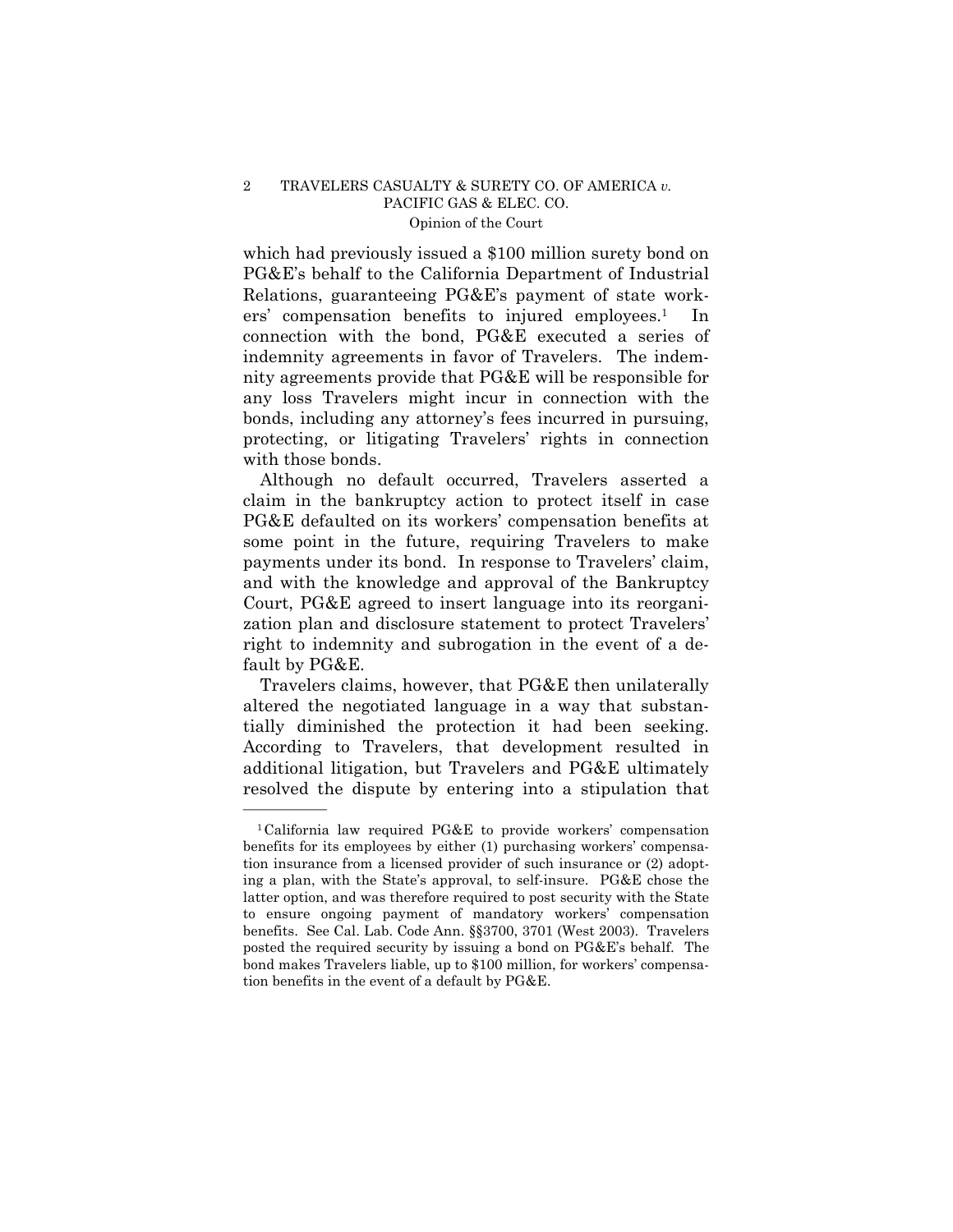was later approved by the Bankruptcy Court. In addition to accommodating Travelers' substantive concerns, the stipulation stated that Travelers "may assert its claim for attorneys' fees under the [i]ndemnity [a]greements" (subject to PG&E's right to object) as a general unsecured claim against PG&E. Brief for Petitioner 17.

Travelers subsequently filed an amended proof of claim seeking to recover the attorney's fees it incurred in connection with PG&E's bankruptcy proceedings. PG&E objected, arguing that Travelers could not recover attorney's fees incurred while litigating issues of bankruptcy law.

The Bankruptcy Court agreed and rejected Travelers' claim on that basis. App. to Pet. for Cert. 23a–25a. Travelers appealed that ruling to the District Court. The District Court affirmed, relying on *In re Fobian*, 951 F. 2d 1149 (CA9 1991), which held that "where the litigated issues involve not basic contract enforcement questions, but issues peculiar to federal bankruptcy law, attorney's fees will not be awarded absent bad faith or harassment by the losing party," *id*., at 1153. See App. to Pet. for Cert. 10a, 17a.

Travelers appealed again, and the United States Court of Appeals for the Ninth Circuit affirmed. 167 Fed. Appx. 593 (2006). The panel acknowledged that, in at least some circumstances, a "'prevailing party in a bankruptcy proceeding may be entitled to an award of attorney fees in accordance with applicable state law . . . .'" *Id.*, at 594 (quoting *In re Baroff*, 105 F. 3d 439, 441 (CA9 1997)). The panel nevertheless rejected Travelers' claim based on the *Fobian* rule, which it cited for the proposition that "attorney fees are not recoverable in bankruptcy for litigating issues 'peculiar to federal bankruptcy law.'" 167 Fed. Appx., at 594 (quoting *Fobian*, *supra*, at 1153). The panel explained that, because the fees claimed by Travelers were incurred litigating issues that were "governed entirely by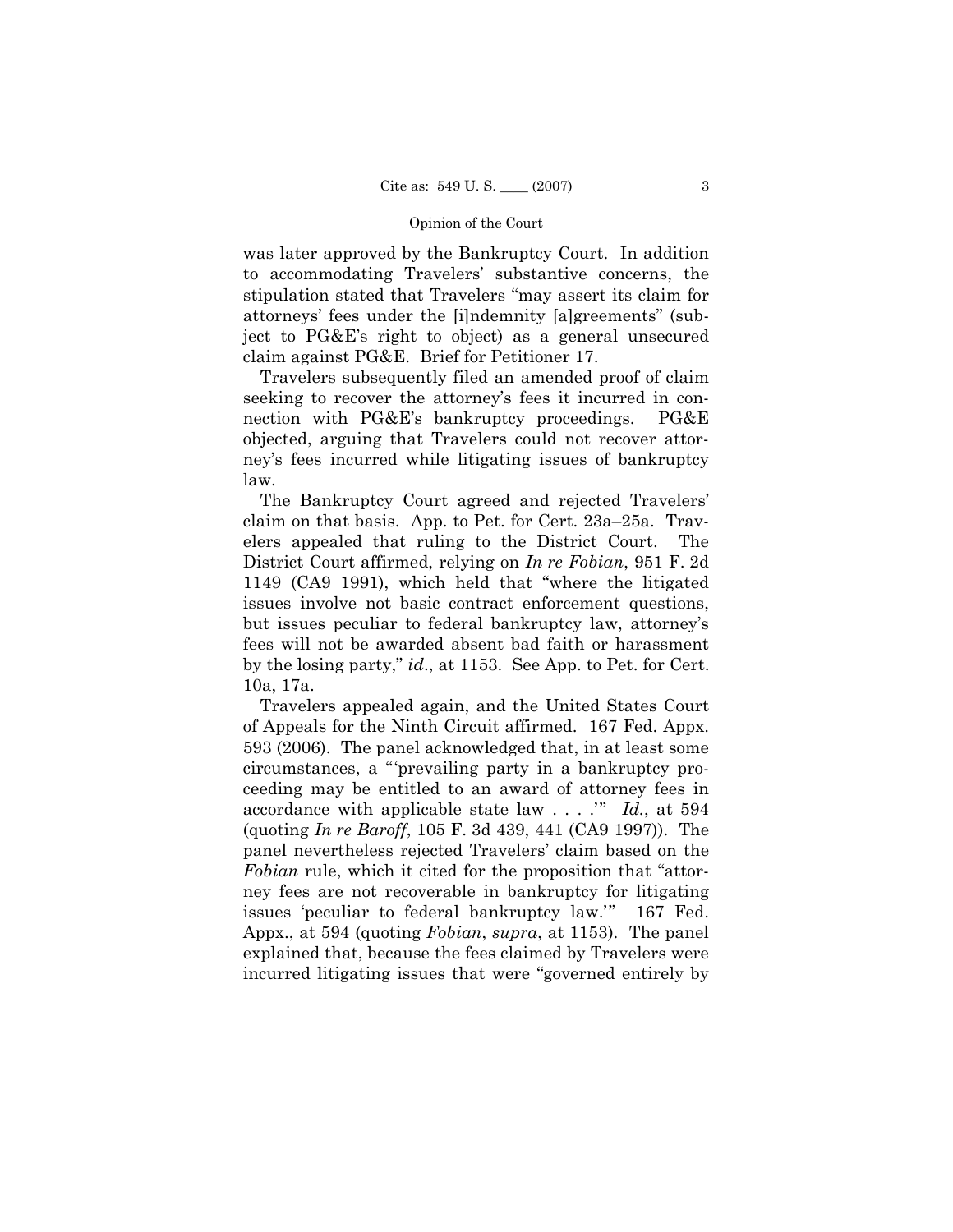federal bankruptcy law," Travelers' claim necessarily failed.2 167 Fed. Appx., at 594.

Travelers sought review in this Court, noting a conflict among the Courts of Appeals regarding the validity of the *Fobian* rule. Compare *Fobian*, *supra*, at 1153, with *In re Shangra-La*, *Inc*.*,* 167 F. 3d 843, 848–849 (CA4 1999). We granted certiorari to resolve that conflict, 549 U. S. \_\_\_ (2006).

Under the American Rule, "the prevailing litigant is ordinarily not entitled to collect a reasonable attorneys' fee from the loser." *Alyeska Pipeline Service Co.* v. *Wilderness Society*, 421 U. S. 240, 247 (1975); see *Hauenstein* v. *Lynham*, 100 U. S. 483, 490–491 (1880); *Arcambel* v. *Wiseman*, 3 Dall. 306 (1796). This default rule can, of course, be overcome by statute. *Fleischmann Distilling Corp.* v. *Maier Brewing Co.*, 386 U. S. 714, 717 (1967). It can also be overcome by an "enforceable contract" allocating attorney's fees. *Ibid*.

In a case governed by the Bankruptcy Act of 1898, we observed that "[t]he character of [a contractual] obligation to pay attorney's fees presents no obstacle to enforcing it in bankruptcy, either as a provable claim or by way of a lien upon specific property." *Security Mortgage Co.* v. *Powers*, 278 U. S. 149, 154 (1928). Similarly, under the terms of the current Bankruptcy Code, it remains true that an otherwise enforceable contract allocating attorney's fees (*i.e.*, one that is enforceable under substantive, nonbankruptcy law) is allowable in bankruptcy except

II

<sup>2</sup>The Court of Appeals incorporated by reference the reasoning employed in *In re DeRoche*, 434 F. 3d 1188 (CA9 2006), which was decided by the same panel that decided this case. 167 Fed. Appx., at 593. Although the *DeRoche* opinion is longer than its counterpart in this case, it adds very little to the panel's explanation of the *Fobian* rule. See *DeRoche*, *supra*, at 1190–1192.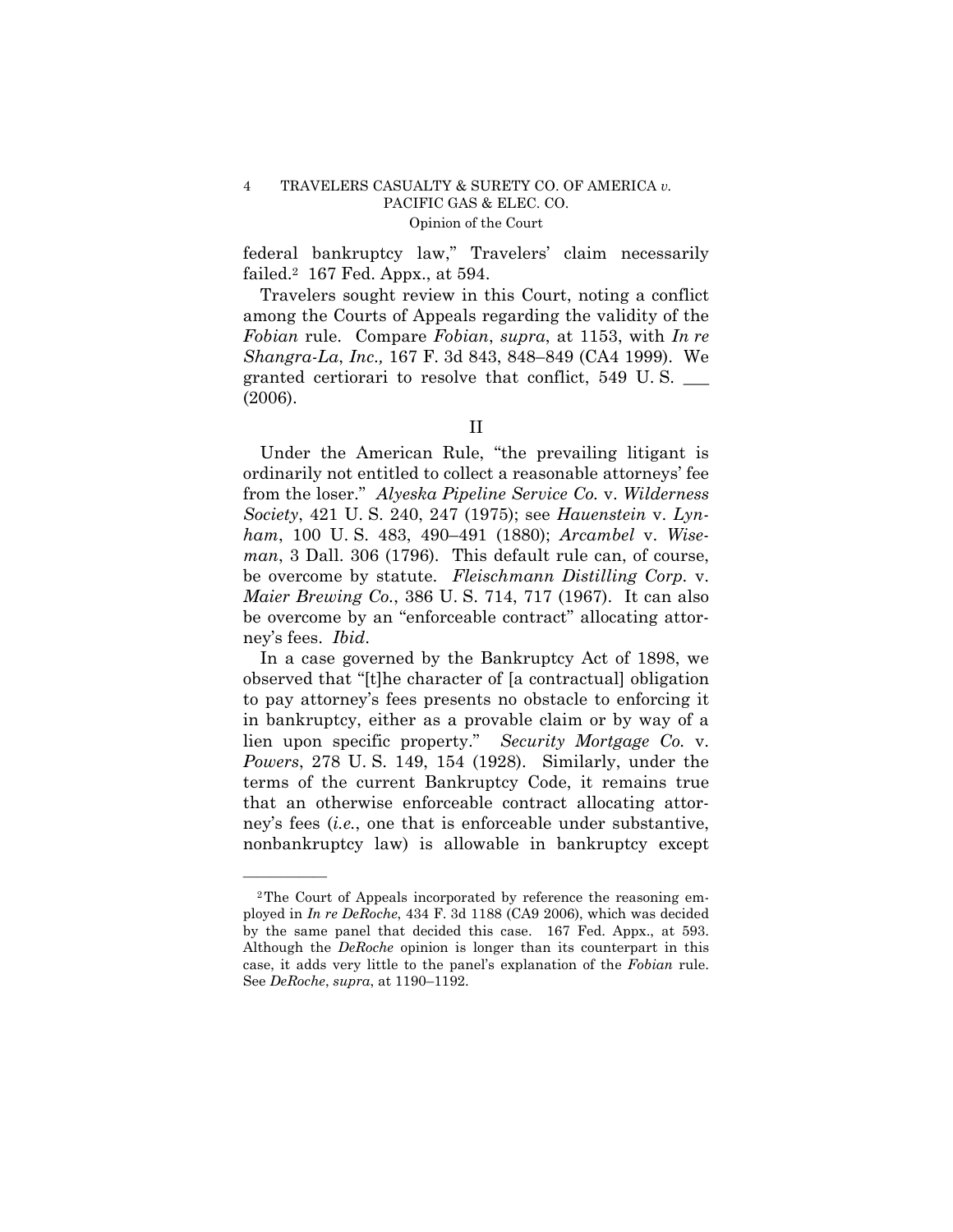where the Bankruptcy Code provides otherwise. See 4 Collier on Bankruptcy ¶ 506.04[3][a], p. 506–118 (rev. 15th ed. 2006) (hereinafter Collier).

This case requires us to consider whether the Bankruptcy Code disallows contract-based claims for attorney's fees based solely on the fact that the fees at issue were incurred litigating issues of bankruptcy law. We conclude that it does not.

When a debtor declares bankruptcy, each of its creditors is entitled to file a proof of claim—*i.e.*, a document providing proof of a "right to payment," 11 U.S.C.  $$101(5)(A)$  against the debtor's estate. Once a proof of claim has been filed, the court must determine whether the claim is "allowed" under §502(a) of the Bankruptcy Code: "A claim or interest, proof of which is filed under section 501 . . . is deemed allowed, unless a party in interest . . . objects."

But even where a party in interest objects, the court "shall allow" the claim "except to the extent that" the claim implicates any of the nine exceptions enumerated in §502(b). *Ibid*. Those exceptions apply where the claim at issue is "unenforceable against the debtor . . . under any agreement or applicable law,"  $\S502(b)(1)$ ; "is for unmatured interest,"  $\S502(b)(2)$ ; "is for [property tax that] exceeds the value of the [estate's] interest" in the property, §502(b)(3); "is for services of an insider or attorney of the debtor" and "exceeds the reasonable value of such services," §502(b)(4); is for unmatured debt on certain alimony and child support obligations, §502(b)(5); is for certain "damages resulting from the termination" of a lease or employment contract, §§502(b)(6) and (7); "results from a reduction, due to late payment, in the amount of . . . credit available to the debtor in connection with an employment tax on wages, salaries, or commissions earned from the debtor," §502(b)(8); or was brought to the court's

A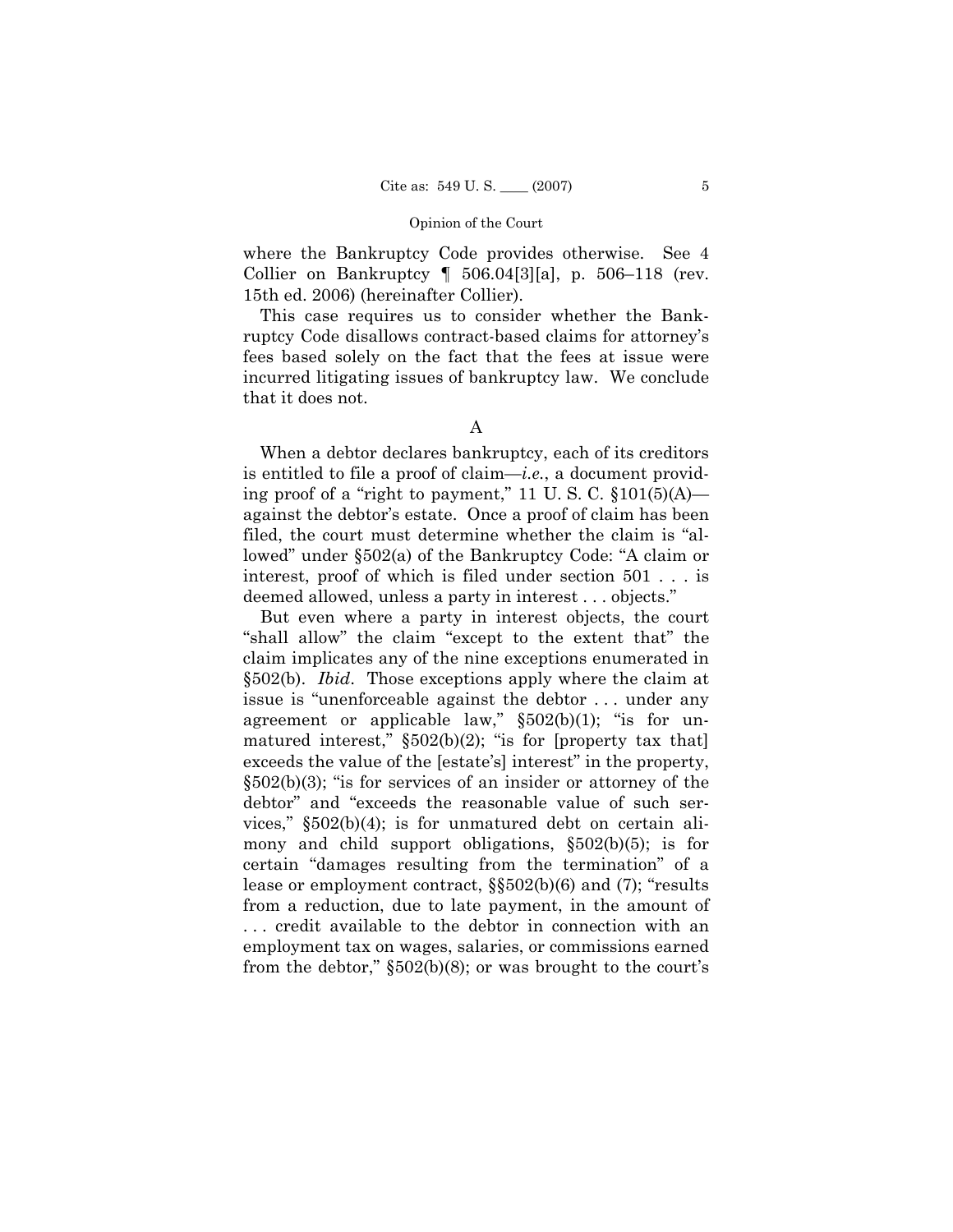attention through an untimely proof of claim, §502(b)(9).

Travelers' claim for attorney's fees has nothing to do with property tax, child support or alimony, services provided by an attorney of the debtor, damages resulting from the termination of a lease or employment contract, or the late payment of any employment tax. See  $\S$  $502(b)(2)–(8)$ . Nor does it appear that the proof of claim was untimely. See §502(b)(9). Thus, Travelers' claim must be allowed under §502(b) unless it is unenforceable within the meaning of §502(b)(1).

Section 502(b)(1) disallows any claim that is "unenforceable against the debtor and property of the debtor, under any agreement or applicable law for a reason other than because such claim is contingent or unmatured." This provision is most naturally understood to provide that, with limited exceptions, any defense to a claim that is available outside of the bankruptcy context is also available in bankruptcy. See 4 Collier ¶ 502.03[2][b], at 502–22 (explaining that §502(b)(1) is generally understood to "make available to the trustee any defense" available to the debtor "under applicable nonbankruptcy law"—*i.e.*, any defense that the debtor "could have interposed, absent bankruptcy, in a suit on the [same substantive] claim by the creditor").

This reading of §502(b)(1) is consistent not only with the plain statutory text, but also with the settled principle that "[c]reditors' entitlements in bankruptcy arise in the first instance from the underlying substantive law creating the debtor's obligation, subject to any qualifying or contrary provisions of the Bankruptcy Code." *Raleigh* v. *Illinois Dept. of Revenue*, 530 U. S. 15, 20 (2000). That principle requires bankruptcy courts to consult state law in determining the validity of most claims. See *ibid*.

Indeed, we have long recognized that the "'basic federal

B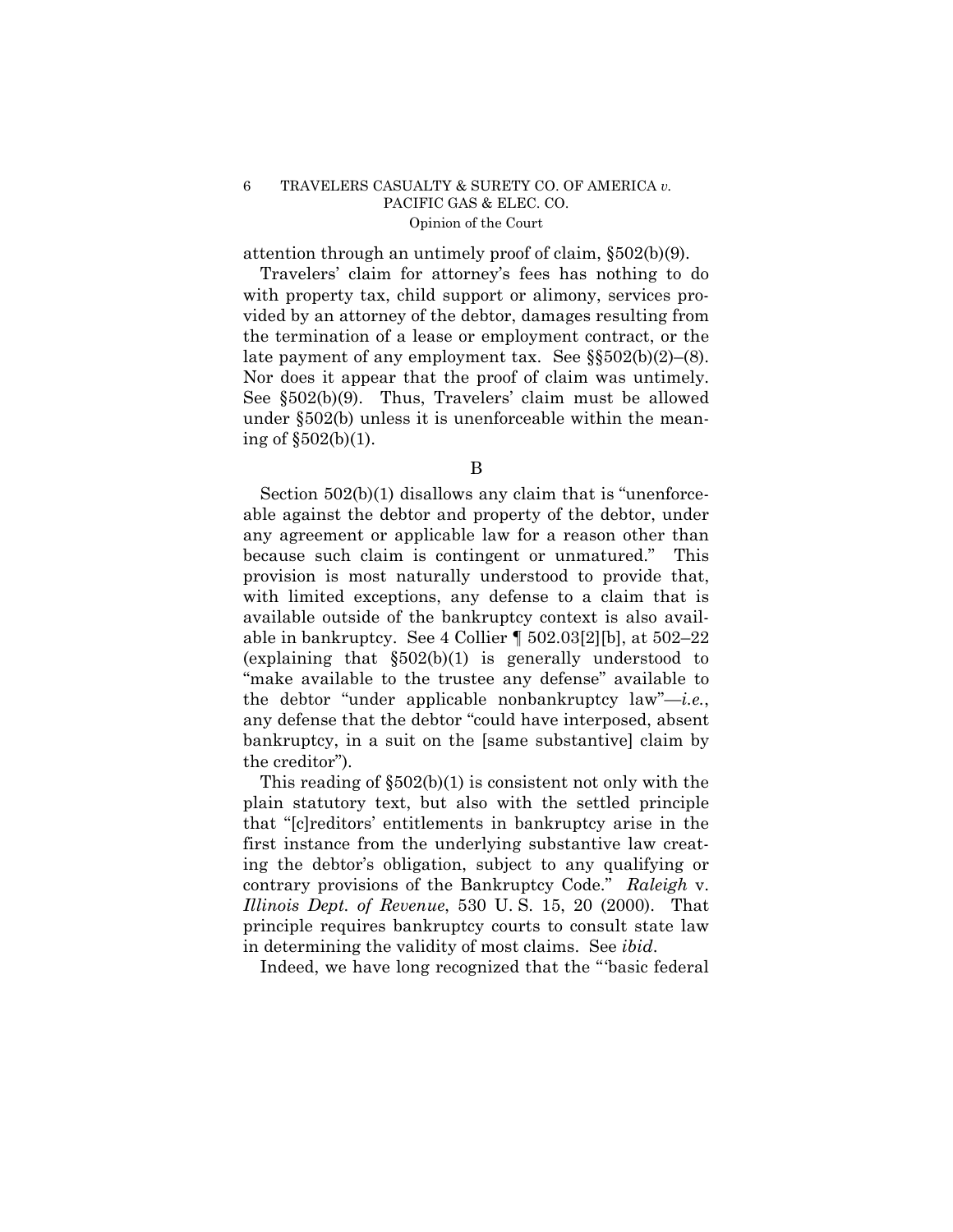rule' in bankruptcy is that state law governs the substance of claims, Congress having 'generally left the determination of property rights in the assets of a bankrupt's estate to state law.' " *Ibid.* (quoting *Butner* v. *United States*, 440 U. S. 48, 57, 54 (1979); citation omitted). Accordingly, when the Bankruptcy Code uses the word "claim"—which the Code itself defines as a "right to payment," 11 U. S. C.  $§101(5)$ (A)—it is usually referring to a right to payment recognized under state law. As we stated in *Butner*, "[p]roperty interests are created and defined by state law," and "[u]nless some federal interest requires a different result, there is no reason why such interests should be analyzed differently simply because an interested party is involved in a bankruptcy proceeding." 440 U. S., at 55; accord, *Vanston Bondholders Protective Comm.* v. *Green*, 329 U. S. 156, 161 (1946) ("What claims of creditors are valid and subsisting obligations against the bankrupt at the time a petition in bankruptcy is filed is a question which, in the absence of overruling federal law, is to be determined by reference to state law").

 $\mathcal{C}$ 

In rejecting Travelers' claim for contractual attorney's fees, the Court of Appeals did not conclude that the claim was "unenforceable" under  $\S502(b)(1)$  as a matter of applicable nonbankruptcy law. Nor did it conclude that Travelers' claim was rendered unenforceable by any provision of the Bankruptcy Code. To the contrary, the court acknowledged that, in at least some circumstances, a " 'prevailing party in a bankruptcy proceeding may be entitled to an award of attorney fees in accordance with applicable state law . . . .'" 167 Fed. Appx., at 594 (quoting *Baroff*, 105 F. 3d, at 441).

The court nevertheless rejected Travelers' claim based solely on a rule of that court's own creation—the so-called *Fobian* rule—which dictates that "attorney fees are not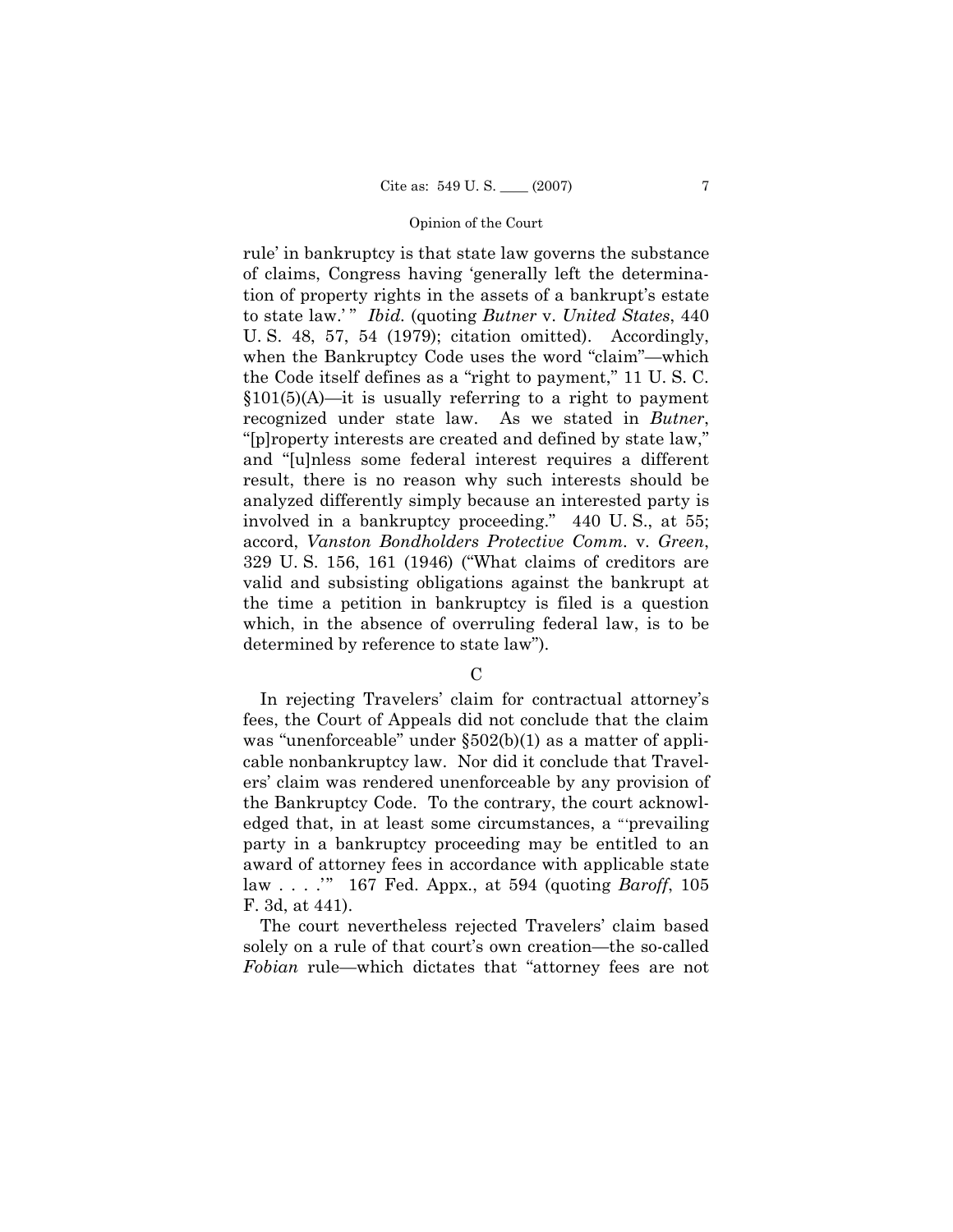recoverable in bankruptcy for litigating issues 'peculiar to federal bankruptcy law.'" 167 Fed. Appx., at 594 (quoting *Fobian*, 951 F. 2d, at 1153). The court explained that, because the fees claimed by Travelers were incurred litigating issues that were "governed entirely by federal bankruptcy law," 167 Fed. Appx., at 594, Travelers' claim necessarily failed.

The *Fobian* rule finds no support in the Bankruptcy Code, either in §502 or elsewhere. In *Fobian*, the court did not identify any provision of the Bankruptcy Code as providing support for the new rule. See 951 F. 2d, at 1153. Instead, the court cited three of its own prior decisions, *In re Johnson*, 756 F. 2d 738 (1985); *In re Coast Trading Co.*, 744 F. 2d 686 (1984); and *In re Fulwiler*, 624 F. 2d 908 (1980) *(per curium)*. Significantly, in none of those cases did the court identify any basis for disallowing a contractual claim for attorney's fees incurred litigating issues of federal bankruptcy law. Nor did the court have occasion to do so; in each of those cases, the claim for attorney's fees failed as a matter of state law. See *Johnson*, *supra*, at 741–742; *Coast Trading*, *supra*, at 693; *Fulwiler*, *supra*, at 910.3

The absence of textual support is fatal for the *Fobian*  rule. Consistent with our prior statements regarding

<sup>&</sup>lt;sup>3</sup>In *Johnson*, the debtor sought attorney's fees after the creditor unsuccessfully requested relief from the automatic stay under 11 U. S. C. §362(d)(1). The debtor acknowledged that the contract between the parties entitled only the creditor to attorney's fees, but the debtor claimed that a California statute extended that entitlement to both parties. The court rejected that argument, noting that the statute applied only in the context of an "'action on a contract,'" and concluding that a request for relief from an automatic stay could not be considered an action on a contract. 756 F. 2d, at 741–742. Both *Coast Trading* and *Fulwiler* involved claims for attorney's fees based on an Oregon statute similar to the statute at issue in *Johnson;* the court found the statute inapplicable in both cases. *Coast Trading*, 744 F. 2d, at 693; *Fulwiler*, 624 F. 2d, at 909–910.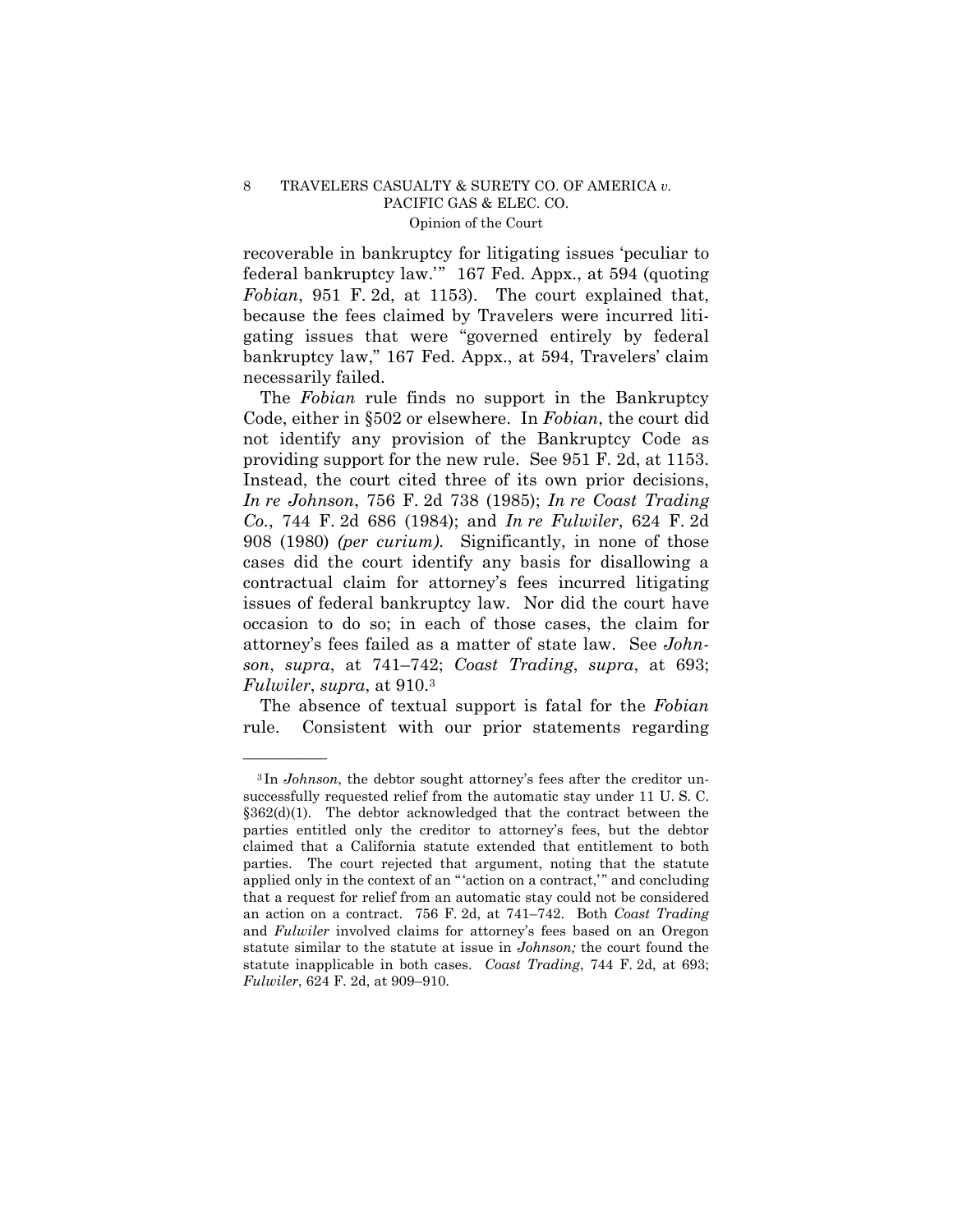creditors' entitlements in bankruptcy, see, *e.g.*, *Raleigh*, 530 U. S., at 20, we generally presume that claims enforceable under applicable state law will be allowed in bankruptcy unless they are expressly disallowed. See 11 U. S. C. §502(b). Neither the court below nor PG&E has offered any reason why the fact that the attorney's fees in this case were incurred litigating issues of federal bankruptcy law overcomes that presumption.

Section 502(b)(4) is instructive on this point. That provision expressly disallows claims for a particular category of attorney's fees—those "for services of an . . . attorney of the debtor," to the extent the claimed fees "excee[d] the reasonable value of such services." The existence of that provision suggests that, in its absence, a claim for such fees would be allowed in bankruptcy to the extent enforceable under state law. The absence of an analogous provision excluding the category of fees covered by the *Fobian* rule likewise suggests that the Code does not categorically disallow them. See 4 Collier ¶ 506.04[3][a], at 506–118 (concluding that *Fobian* "inverts the proper analysis" by allowing attorney's fees only where they are expressly authorized by the Bankruptcy Code, and explaining that "a claim for attorney's fees arising in the context of litigating bankruptcy issues must be allowed if valid under applicable state law").

Congress, of course, has the power to amend the Bankruptcy Code by adding a provision expressly disallowing claims for attorney's fees incurred by creditors in the litigation of bankruptcy issues. But because no such provision exists, the Bankruptcy Code provides no basis for disallowing Travelers' claim on the grounds stated by the Ninth Circuit.

As we explained in *FCC* v. *NextWave Personal Communications Inc.*, 537 U. S. 293 (2003), "where Congress has intended to provide . . . exceptions to provisions of the Bankruptcy Code, it has done so clearly and expressly."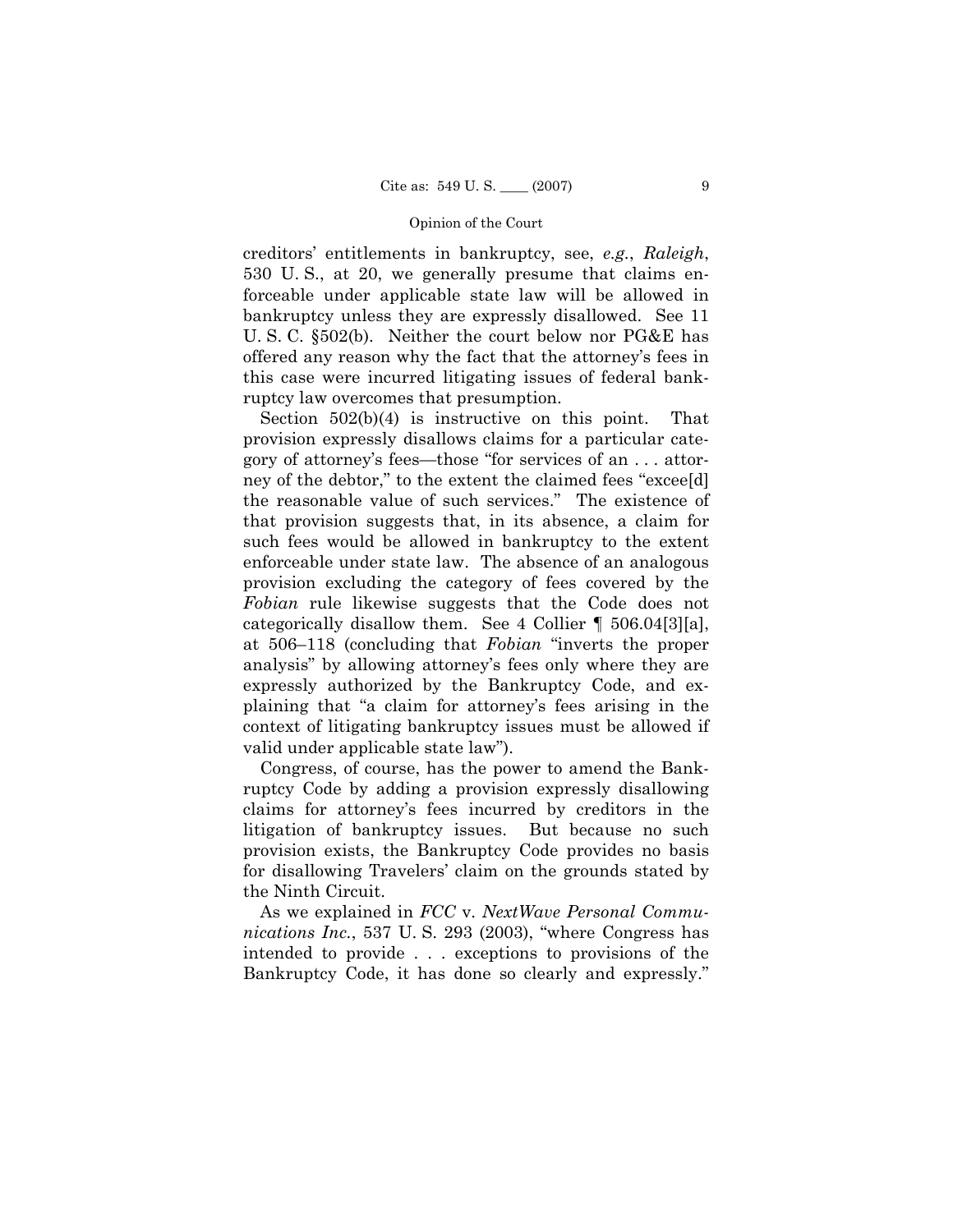*Id.*, at 302. Here, the Bankruptcy Code does not "clearly and expressly" compel courts to follow the *Fobian* rule; on the contrary, the Code says *nothing* about unsecured claims for contractual attorney's fees incurred while litigating issues of bankruptcy law. In light of the broad, permissive scope of  $\S502(b)(1)$ , and our prior recognition that "the character of [a contractual] obligation to pay attorney's fees presents no obstacle to enforcing it in bankruptcy," it necessarily follows that the *Fobian* rule cannot stand. *Security Mortgage*, 278 U. S., at 154; see *Cohen* v. *de la Cruz*, 523 U. S. 213, 221 (1998) ("We . . . 'will not read the Bankruptcy Code to erode past bankruptcy practice absent a clear indication that Congress intended such a departure'" (quoting *Pennsylvania Dept. of Public Welfare* v. *Davenport*, 495 U. S. 552, 563 (1990))).

# III

PG&E makes no effort to defend the *Fobian* rule. See Tr. of Oral Arg. 28 (conceding that PG&E does not defend the *Fobian* rule, and acknowledging that "[t]he Fobian rule is wrong . . . as to the distinction that it draws between State law and Federal litigation"). Instead, PG&E argues that §506(b) categorically disallows unsecured claims for contractual attorney's fees and—noting that Travelers' claim is unsecured—asks us to affirm on that basis. Section 506(b) provides as follows:

"To the extent that an allowed secured claim is secured by property the value of which . . . is greater than the amount of such claim, there shall be allowed to the holder of such claim, interest on such claim, and any reasonable fees, costs, or charges provided for under the agreement or State statute under which such claim arose." 11 U. S. C. A. §506(b) (Supp. 2006).

According to PG&E, this provision authorizes claims for contractual attorney's fees to the extent the creditor is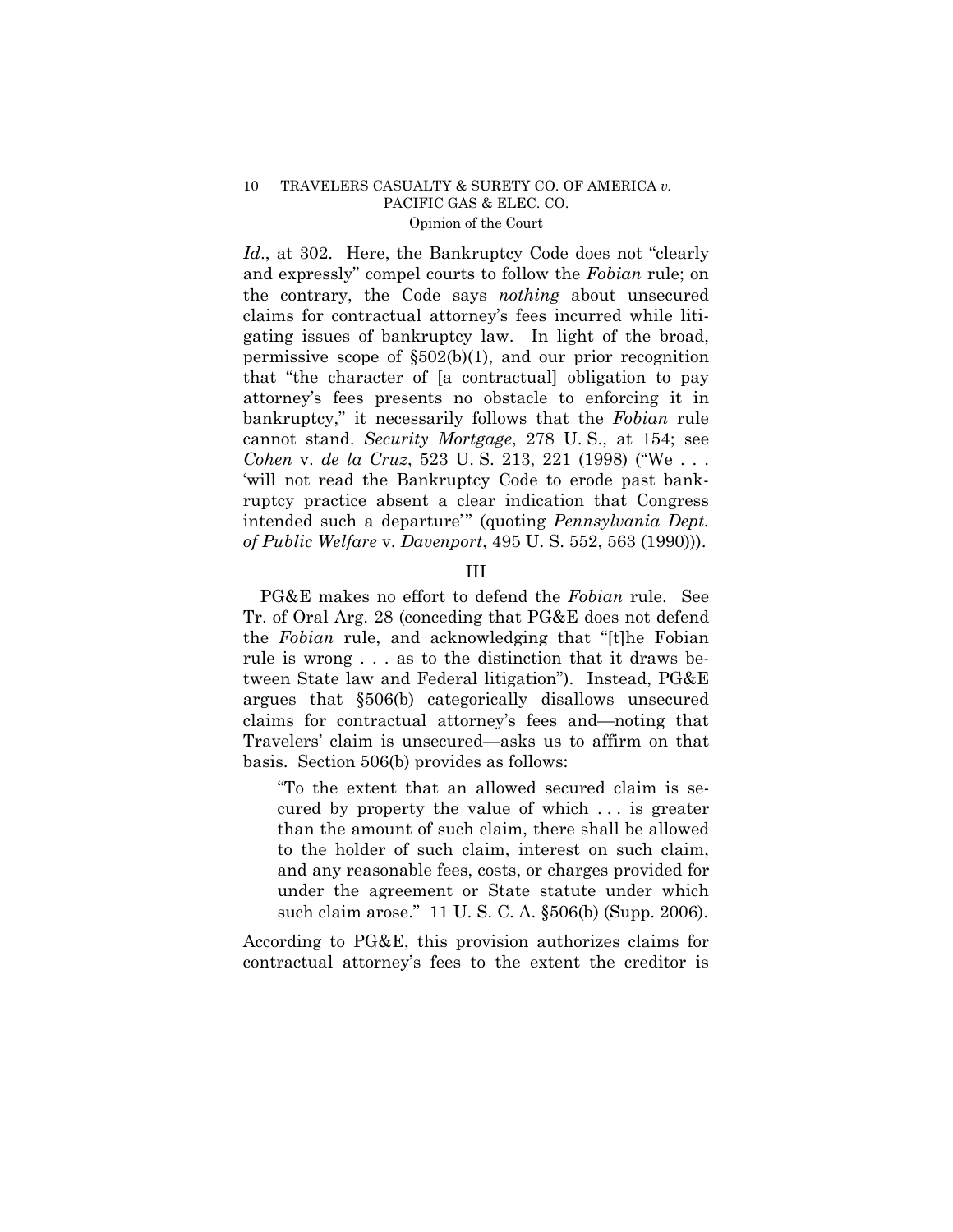oversecured, but disallows such claims to the extent the creditor is either not oversecured or (like Travelers) completely unsecured. This reading of the Code, PG&E argues, "is not a matter of negative implication, but of explicit negation." Brief for Respondent 18. PG&E also argues that the structure and purpose of the Bankruptcy Code, examined against the backdrop of pre-Code bankruptcy law, confirm that Congress did not intend to allow unsecured creditors to recover attorney's fees. See *id*., at 25–38.

PG&E did not raise these arguments below. Consequently, none of the lower courts had occasion to address them. Nor were these arguments presented in PG&E's brief in opposition to certiorari. PG&E nevertheless insists that we should address these arguments as though they were "fairly included" within the question presented in Travelers' petition for certiorari. See *id.*, at 41. That contention appears to be premised on the theory that "the Fobian rule reaches the correct conclusion in this case," but "doesn't go far enough in . . . preventing creditors from requiring other creditors to pay for their attorneys' fees." Tr. of Oral Arg. 25.

We are not persuaded. We granted certiorari to resolve a conflict among the lower courts regarding the *Fobian*  rule, which is analytically distinct from, and fundamentally at odds with, PG&E's reading of §506(b).4

In any event, we ordinarily do not consider claims that were neither raised nor addressed below, *Cooper Indus-*

<sup>4</sup>PG&E's new reading of the Code would prohibit *all* unsecured creditors from recovering contractual, postpetition attorney's fees in bankruptcy proceedings—even if those fees were incurred while litigating issues of state law. See Brief for Respondent 17–19. The *Fobian* rule, by contrast, would allow such a recovery—even by unsecured creditors—so long as the litigation resulting in the claimed fees did not involve "issues peculiar to federal bankruptcy law." See *In re Fobian,*  951 F. 2d 1149, 1153 (CA9 1991).